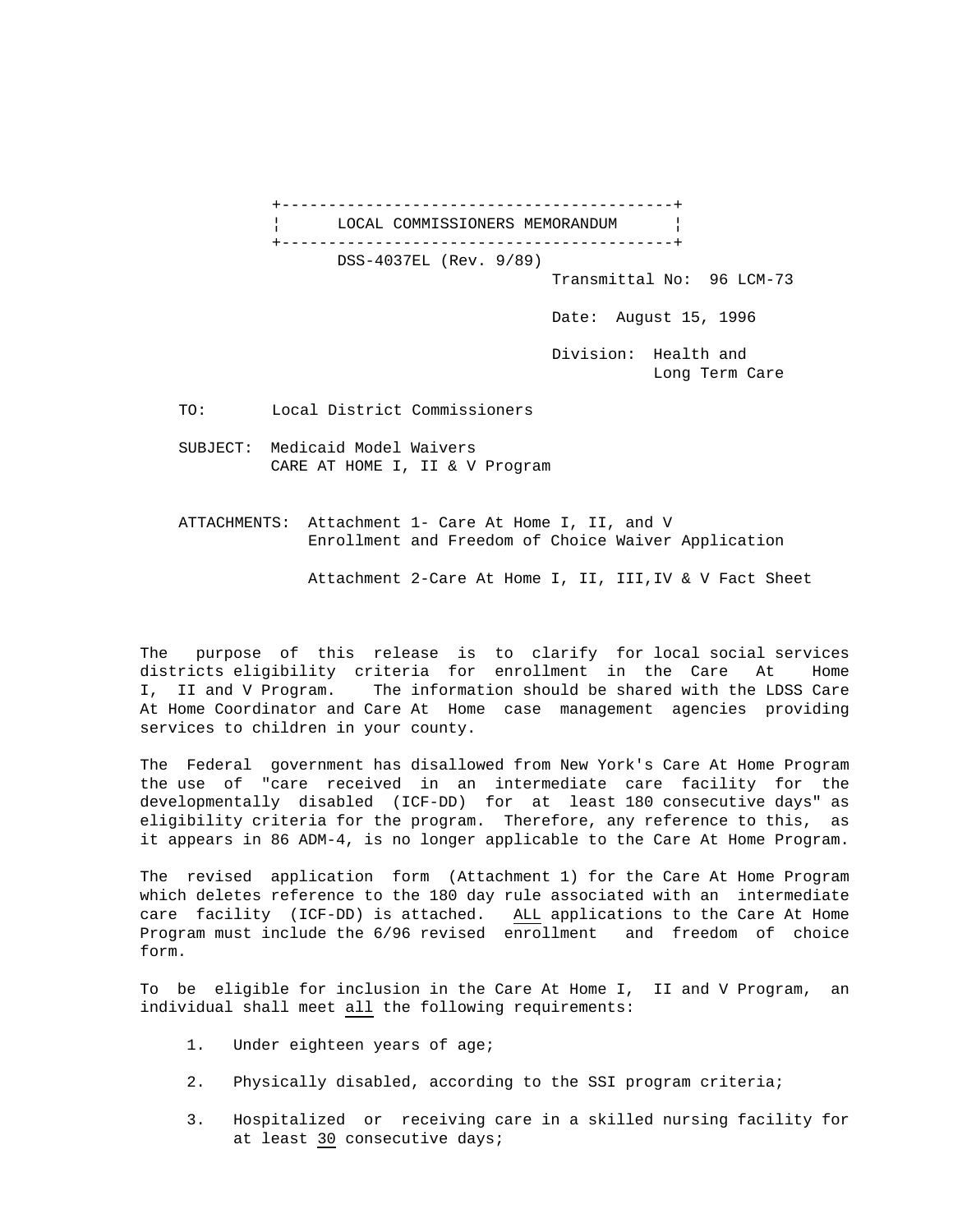Trans. No. 96 LCM-73 Page No. 2

 4. Require the level of care provided in a hospital or skilled nursing facility \*;

\_\_\_\_\_\_\_\_\_\_\_\_\_\_\_\_\_\_\_\_\_\_\_\_\_\_\_\_\_\_\_\_\_\_\_\_\_\_\_\_\_\_\_\_\_\_\_\_\_\_\_\_\_\_\_\_\_\_\_\_\_\_\_\_\_\_\_\_\_\_\_\_\_\_\_\_

- 5. Be capable of being cared for in the community when provided with waiver services in addition to all other services available under Medicaid;
- 6. Be ineligible for medical assistance in the community because the income and resources of responsible relatives would be deemed to them; and
- 7. Be capable of being cared for at no more cost in the community than in the appropriate institutional setting \*.

(\* It is necessary but NOT sufficient for admission to the Care At Home II Program to require frequent or prolonged device-based respiratory, nutritional, or other vital body-function support, with skilled nursing care for the medical disability.)

Attached for your information is a general fact sheet concerning the Care At Home Program, including III and IV administered by OMRDD.

If you have any questions, please contact the following individuals:

| Colleen Maloney | (AV3270) at 518-473-2345 |  |
|-----------------|--------------------------|--|
| Julie Elson     | (AX5670) at 518-474-2262 |  |

 $\mathcal{L}_\text{max}$  , which is a set of the set of the set of the set of the set of the set of the set of the set of the set of the set of the set of the set of the set of the set of the set of the set of the set of the set of

 Martin J. Conroy Acting Deputy Commissioner Division of Health and long Term Care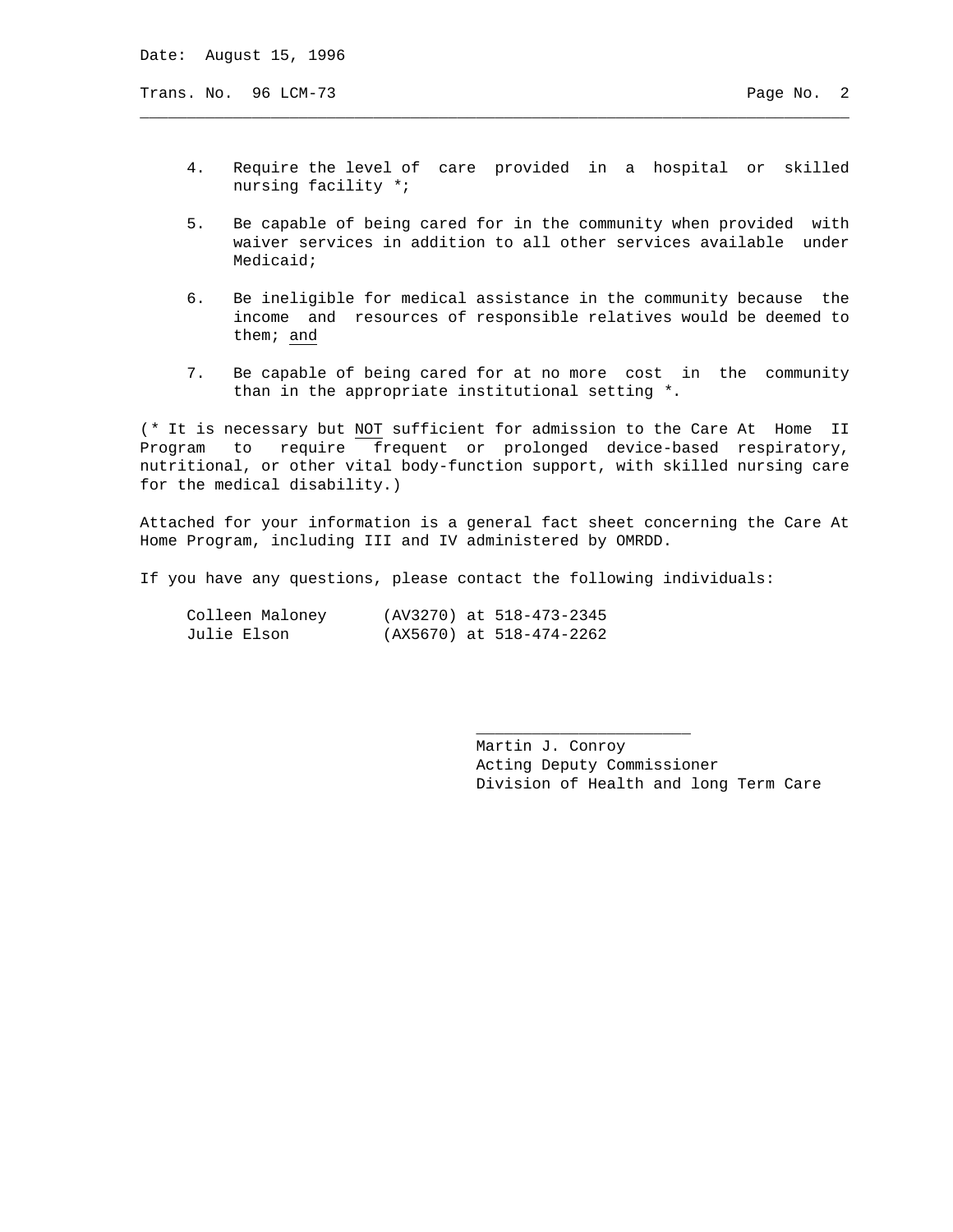## MEDICAID MODEL WAIVERS CARE AT HOME I, II & V Program APPLICATION FORM

The New York State Department of Social Services' CARE AT HOME I, II & V Programs, authorized by Section 1915(c) of the Social Security Act, are federal waiver programs that extend Medicaid eligibility to children with certain disabilities who have been in a hospital or in a skilled nursing facility (SNF) at least 30 days; are eighteen years of age or under; physically disabled, according to SSI program criteria; require the level of care provided in a hospital or skilled nursing facility; be capable of being cared for in the community when provided with waiver services in addition to all other services under Medicaid; be ineligible for medical assistance and be capable of being cared for at no more cost in the community than in the appropriate institutional setting.

It is necessary but NOT sufficient for admission to the Care At Home II Program to require frequent or prolonged device-based respiratory, nutritional, or other vital body-function support, with skilled nursing care for the medical disability.

The primary purpose of these waivers is to enable children who would otherwise remain in medical institutions to return to their own home and community by providing comprehensive case management and other Medicaid services.

{Print or Type}

 $\mathcal{L}_\text{max}$  , and the set of the set of the set of the set of the set of the set of the set of the set of the set of the set of the set of the set of the set of the set of the set of the set of the set of the set of the

- 1. Child's Name: \_\_\_\_\_\_\_\_\_\_\_\_\_\_\_\_\_\_\_\_\_\_ 11. Address to which child will
- 2. D.O.B.: \_\_\_\_\_\_\_\_\_\_\_\_\_\_\_\_\_\_\_\_\_\_\_\_
- 3. Diagnosis: \_\_\_\_\_\_\_\_\_\_\_\_\_\_\_\_\_\_\_\_\_ Number, Street
- $4. \quad$  SS#:  $\_\_$
- 5. Facility where child is/was a patient:
- 6. Date Admitted:\_\_\_\_\_\_\_\_\_\_\_\_\_\_\_\_\_\_ \_\_\_\_\_\_\_\_\_\_\_\_\_\_\_\_\_\_\_\_\_\_\_\_\_\_\_\_\_\_\_
- 7. Discharge Date: \_\_\_\_\_\_\_\_\_\_\_\_\_\_\_\_
- 
- 9. If Yes: health or accident insurance

 $\mathcal{L}=\mathcal{L}=\mathcal{L}=\mathcal{L}=\mathcal{L}=\mathcal{L}=\mathcal{L}=\mathcal{L}=\mathcal{L}=\mathcal{L}=\mathcal{L}=\mathcal{L}=\mathcal{L}=\mathcal{L}=\mathcal{L}=\mathcal{L}=\mathcal{L}=\mathcal{L}=\mathcal{L}=\mathcal{L}=\mathcal{L}=\mathcal{L}=\mathcal{L}=\mathcal{L}=\mathcal{L}=\mathcal{L}=\mathcal{L}=\mathcal{L}=\mathcal{L}=\mathcal{L}=\mathcal{L}=\mathcal{L}=\mathcal{L}=\mathcal{L}=\mathcal{L}=\mathcal{L}=\mathcal{$ 

10. Name of Parents: 13. \_\_\_\_\_\_\_\_\_\_\_\_\_\_\_\_\_\_\_\_\_\_\_\_\_\_\_\_\_\_\_

be discharged:

City, State  $\qquad \qquad$  Zip Code

County

Telephone Number

- 12. I will assist in making any 8. Receiving Medicaid while in The required assignment of health facility {  $YES$  {  $NO$  or accident insurance benefits. I will file any claims for Medicaid Number: \_\_\_\_\_\_\_\_\_\_\_\_\_\_\_ benefits to which my child is entitled.
	-

Parent Signature

 $14.$  \_ \_\_\_\_\_\_\_\_\_\_\_\_\_\_\_\_\_\_\_\_\_\_\_\_\_\_\_\_\_\_\_\_ Date

(Rev. 6/96)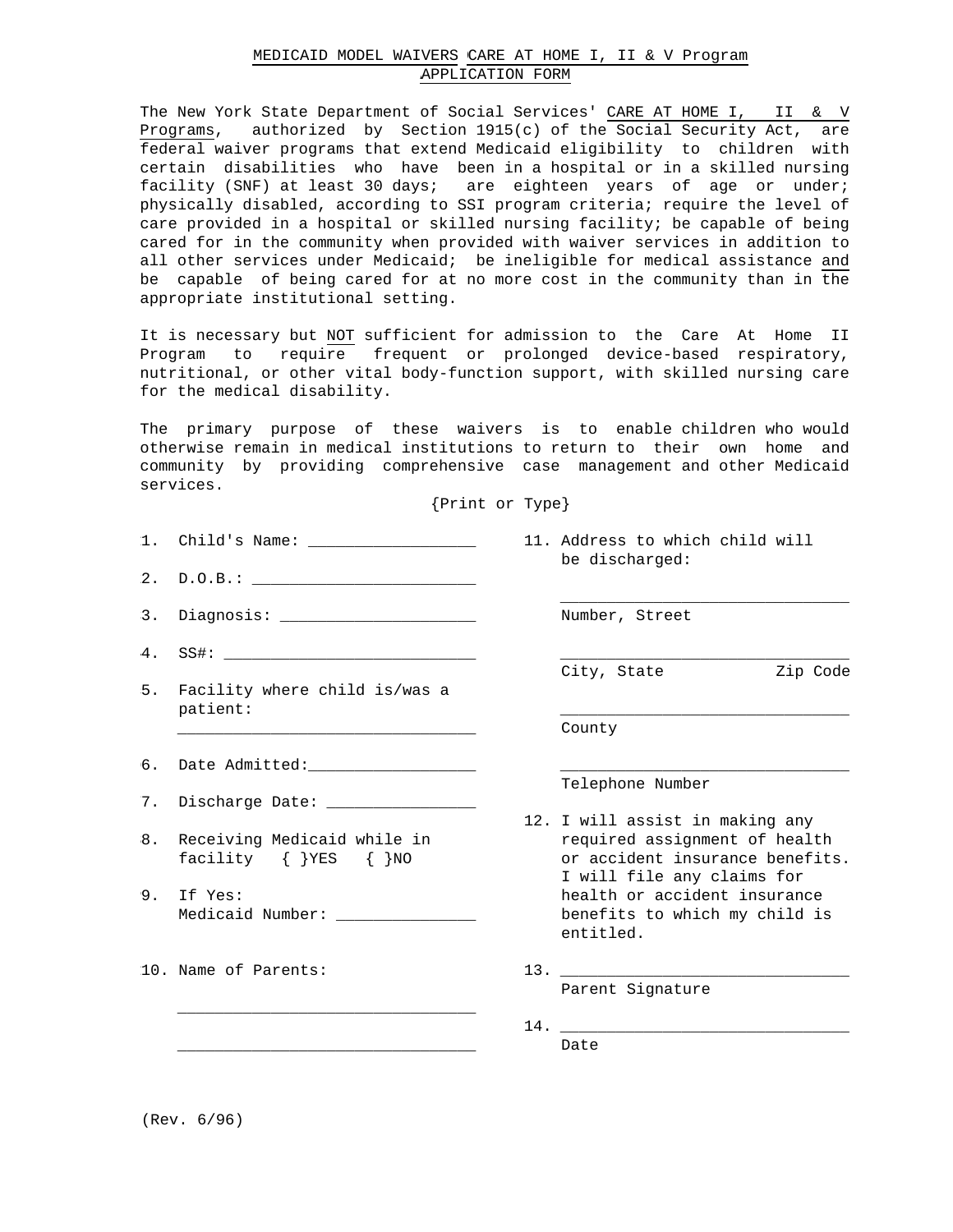Freedom of Choice Waiver

I, \_\_\_\_\_\_\_\_\_\_\_\_\_\_\_\_\_\_\_\_\_\_\_\_\_\_\_, am the parent of \_\_\_\_\_\_\_\_\_\_\_\_\_\_\_\_\_\_\_\_\_\_\_\_\_, who is or was a patient at \_\_\_\_\_\_\_\_\_\_\_\_\_\_\_\_\_\_\_\_\_\_\_\_\_\_\_. I understand that the \_\_\_\_\_\_\_\_\_\_\_\_\_\_\_\_\_\_\_\_ Department of Social Services has determined that my child is eligible for services under a federal waiver program authorized by section 1915(c) of the Social Security Act. I understand the availability to my child of case management and other Medicaid services offered by New York State. I have indicated, in the appropriate space below, my decision whether or not to bring my child home to receive these Medicaid services under this waiver program. My decision is voluntary and does not result from coercion or pressure exerted on me by the Department or by the medical institution where my child now resides.

- \_\_\_\_\_ I have decided to bring my child home to receive Medicaid services under this waiver.
- \_\_\_\_\_ I have decided not to bring my child home at this time. I understand that my decision not to bring my child home at this time does not affect my child's eligibility for Medicaid services in the medical institution where my child now resides. I also understand that I may later reapply for services under the program if I should change my mind.

 $\mathcal{L}_\mathcal{L}$  , and the set of the set of the set of the set of the set of the set of the set of the set of the set of the set of the set of the set of the set of the set of the set of the set of the set of the set of th

 $\mathcal{L}_\mathcal{L}$  , and the set of the set of the set of the set of the set of the set of the set of the set of the set of the set of the set of the set of the set of the set of the set of the set of the set of the set of th

 $\mathcal{L}_\mathcal{L}$  , and the set of the set of the set of the set of the set of the set of the set of the set of the set of the set of the set of the set of the set of the set of the set of the set of the set of the set of th

{Parents Signature}

{Date}

{Witness}

-2-

(Rev. 6/96)